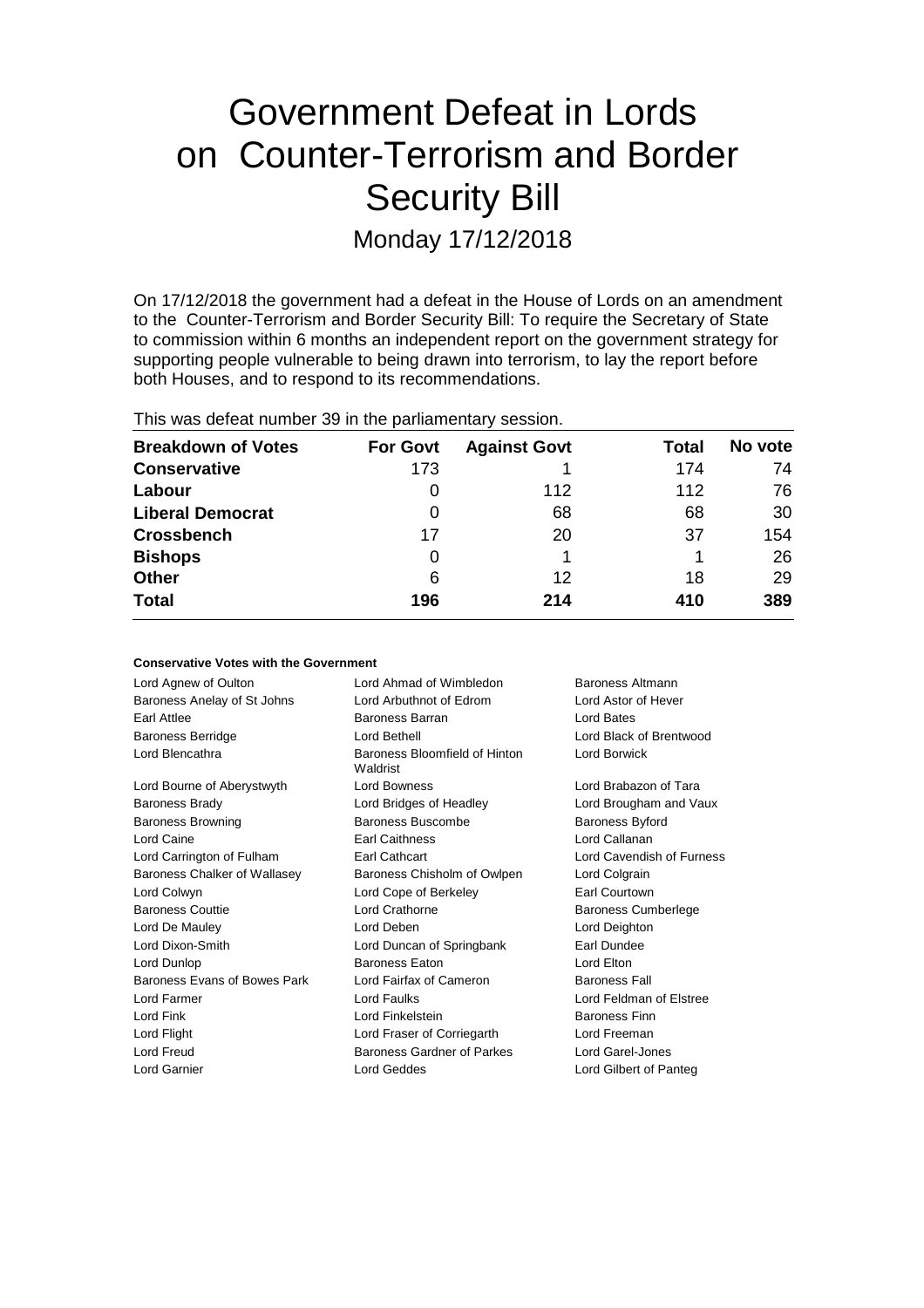Baroness Goldie Lord Goodlad Lord Griffiths of Fforestfach Lord Hague of Richmond Viscount Hailsham Lord Hamilton of Epsom Baroness Hanham Baroness Harding of Winscombe Lord Harris of Peckham Lord Haselhurst **Lord Hayward** Baroness Helic Lord Henley Lord Higgins Lord Hill of Oareford Lord Hodgson of Astley Abbotts Baroness Hodgson of Abinger Lord Holmes of Richmond Baroness Hooper Lord Horam Lord Howard of Lympne Lord Howard of Rising Earl Howe Lord Hunt of Wirral Lord James of Blackheath Baroness Jenkin of Kennington Lord Jopling Lord Keen of Elie Lord King of Bridgwater Lord Kirkham Lord Kirkhope of Harrogate Lord Lamont of Lerwick Lord Lang of Monkton Lord Leigh of Hurley **Lord Lord Lexden** Lord Lord Lilley Earl Lindsay **Lord Lingfield** Lord Lingfield **Lord Lingston of Parkhead** Lord Lucas Lord Lupton Lord MacGregor of Pulham Market Lord Mackay of Clashfern Lord Magan of Castletown Baroness Manzoor Lord McColl of Dulwich **Lord McInnes of Kilwinning** Baroness McIntosh of Pickering Baroness Meyer **Duke of Montrose Baroness Morris of Bolton** Lord Naseby Baroness Neville-Jones Baroness Neville-Rolfe Baroness Newlove Baroness Nicholson of Winterbourne Lord Northbrook Lord Norton of Louth Lord O'Shaughnessy Lord Palumbo Lord Patten **Lord Pickles Lord Pickles Baroness Pidding** Lord Porter of Spalding **Lord Randall of Uxbridge** Baroness Rawlings Baroness Redfern Lord Renfrew of Kaimsthorn Lord Ribeiro Viscount Ridley Lord Risby Lord Robathan Baroness Rock Lord Ryder of Wensum Lord Sassoon Baroness Sater **Baroness Scott of Bybrook** Baroness Seccombe Earl Selborne Lord Selkirk of Douglas Baroness Shackleton of Belgravia Lord Sheikh Lord Sherbourne of Didsbury Lord Shinkwin Lord Smith of Hindhead **Baroness Stedman-Scott** Baroness Stroud Baroness Sugg Lord Suri Lord Taylor of Holbeach Lord Trefgarne Viscount Trenchard Lord Tugendhat Viscount Ullswater Baroness Vere of Norbiton Baroness Verma Lord Wakeham Lord Wasserman Lord Wei Duke of Wellington **Baroness Wheatcroft Lord Whitby** Baroness Wilcox **Baroness Williams of Trafford** Baroness Wyld Lord Young of Cookham Viscount Younger of Leckie

**Conservative Votes against the Government** Baroness Warsi

## **Labour Votes with the Government**

# **Labour Votes against the Government<br>Lord Adonis**

- Baroness Armstrong of Hill Top Baroness Bakewell **Baroness Bakewell** Lord Bassam of Brighton Lord Beecham Lord Berkeley Lord Blunkett Lord Boateng Lord Bradley Lord Brennan Lord Brooke of Alverthorpe Lord Brookman Lord Browne of Ladyton Baroness Bryan of Partick Lord Campbell-Savours Lord Carter of Coles Baroness Chakrabarti Viscount Chandos Lord Clark of Windermere Lord Clarke of Hampstead Lord Collins of Highbury Baroness Corston Baroness Crawley **Lord Cunningham of Felling** Lord Davies of Oldham Baroness Donaghy **Lord Donoughue Baroness Drake** Baroness Drake Lord Dubs Lord Elder Lord Falconer of Thoroton Lord Faulkner of Worcester **Lord Foulkes of Cumnock** Baroness Gale Baroness Golding **Lord Gordon of Strathblane** Baroness Goudie Lord Grocott Viscount Hanworth Lord Harris of Haringey
- Lord Anderson of Swansea Baroness Andrews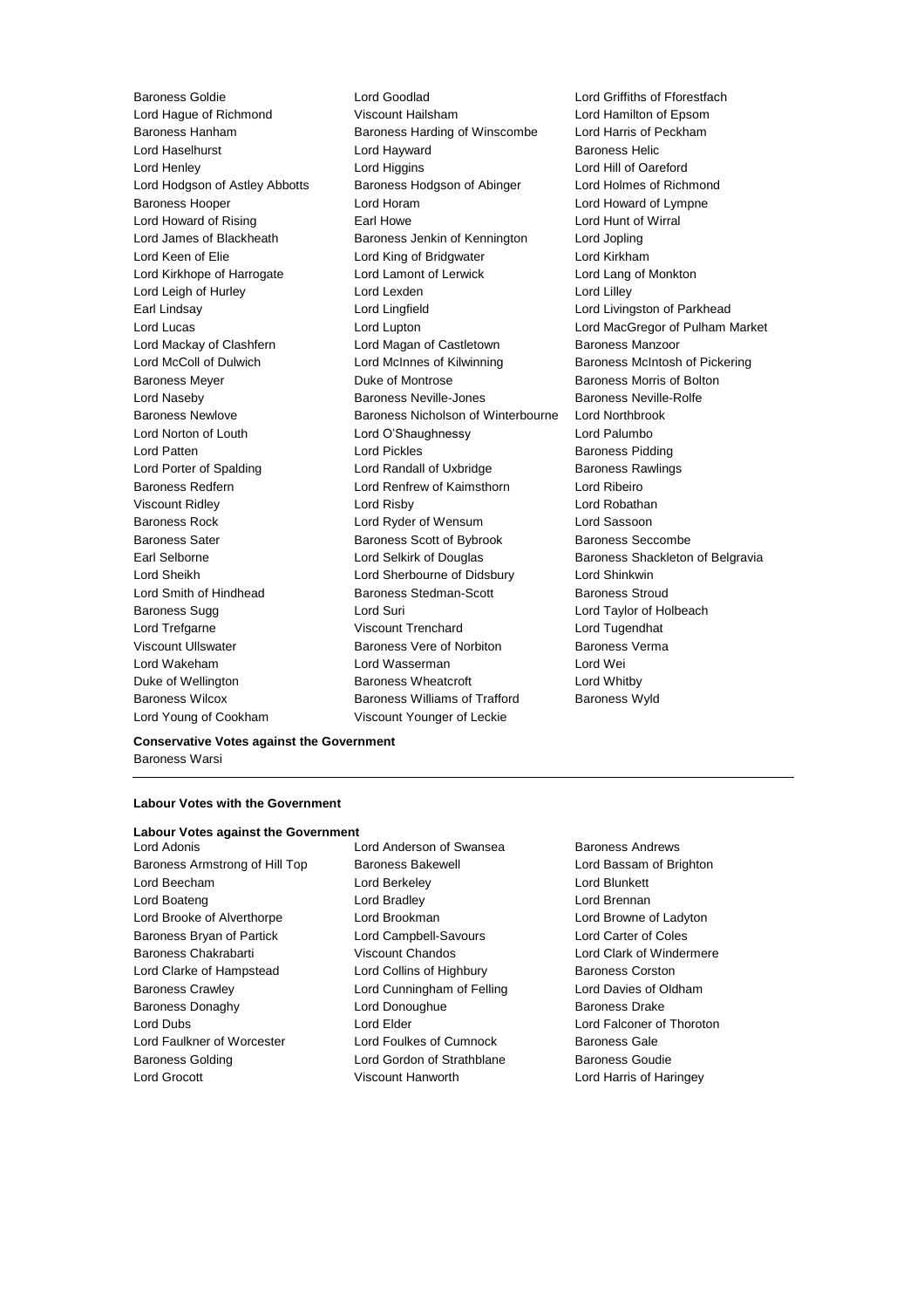Lord Haskel Lord Haworth Baroness Hayter of Kentish Town Baroness Healy of Primrose Hill Baroness Henig Lord Hollick Lord Howarth of Newport Baroness Howells of St Davids Lord Hoyle Lord Hughes of Woodside Lord Hunt of Kings Heath Baroness Jones of Whitchurch Lord Jones Lord Jordan Lord Judd Baroness Kennedy of Cradley Lord Kennedy of Southwark Lord Kinnock Baroness Kinnock of Holyhead Lord Knight of Weymouth Baroness Lawrence of Clarendon Lord Layard Lord Lea of Crondall Lord Lennie Lord Liddle Baroness Lister of Burtersett Lord Livermore Baroness Mallalieu **Lord Maxton** Lord Maxton Lord McAvoy Baroness McDonagh Baroness McIntosh of Hudnall Lord McKenzie of Luton Lord McNicol of West Kilbride Lord Monks **Baroness Morgan of Huyton** Lord Morris of Aberavon Lord Morris of Handsworth Lord Murphy of Torfaen Baroness Osamor **Lord Pendry Community** Baroness Pitkeathley Baroness Prosser Baroness Quin Baroness Ramsay of Cartvale Baroness Rebuck Lord Reid of Cardowan Lord Robertson of Port Ellen Lord Rooker **Lord Sawyer Lord Sawyer** Baroness Sherlock Viscount Simon Baroness Smith of Basildon Lord Snape Lord Soley Lord Stevenson of Balmacara Lord Stone of Blackheath Baroness Taylor of Bolton **Lord Tomlinson** Lord Touhig Lord Tunnicliffe **Baroness Warwick of Undercliffe** Lord Watson of Invergowrie Lord Watts **Lord West of Spithead** Baroness Wheeler Baroness Whitaker **Lord Whitty Baroness Young of Old Scone** Lord Young of Norwood Green

## **Liberal Democrat Votes with the Government**

# **Liberal Democrat Votes against the Government**

Lord Beith Baroness Bonham-Carter of Yarnbury Baroness Bowles of Berkhamsted Baroness Brinton Lord Bruce of Bennachie Lord Chidgey Lord Clement-Jones Lord Cotter Lord Cotter Lord Cotter Lord Dholakia Baroness Doocey **Baroness Falkner of Margravine** Baroness Featherstone Lord Foster of Bath Baroness Garden of Frognal Lord German Earl Glasgow Lord Goddard of Stockport Baroness Grender Baroness Hamwee **Baroness Humphreys** Lord Hussain Baroness Hussein-Ece **Baroness Janke** Baroness John Baroness Jolly Lord Jones of Cheltenham Lord Kirkwood of Kirkhope Baroness Kramer Lord Lee of Trafford Baroness Maddock Lord Marks of Henley-on-Thames **Lord McNally Lord Newby Constant Lord Newby Baroness Northover** Lord Oates Lord Paddick Lord Palmer of Childs Hill Baroness Parminter Baroness Pinnock Baroness Randerson Lord Razzall Lord Redesdale Lord Rennard Lord Roberts of Llandudno Lord Rodgers of Quarry Bank Lord Scriven Baroness Sheehan Lord Shipley Lord Shutt of Greetland Baroness Smith of Newnham Lord Stoneham of Droxford Lord Storey Lord Strasburger **Lord Stunell** Lord Stunell **Baroness** Suttie Lord Taverne Lord Taylor of Goss Moor Lord Teverson Lord Thomas of Gresford Baroness Thomas of Winchester Lord Tope Lord Tyler **Baroness Tyler of Enfield** Lord Wallace of Saltaire Lord Wallace of Tankerness **Baroness Walmsley** 

Lord Addington **Lord Alderdice** Baroness Bakewell of Hardington Mandeville